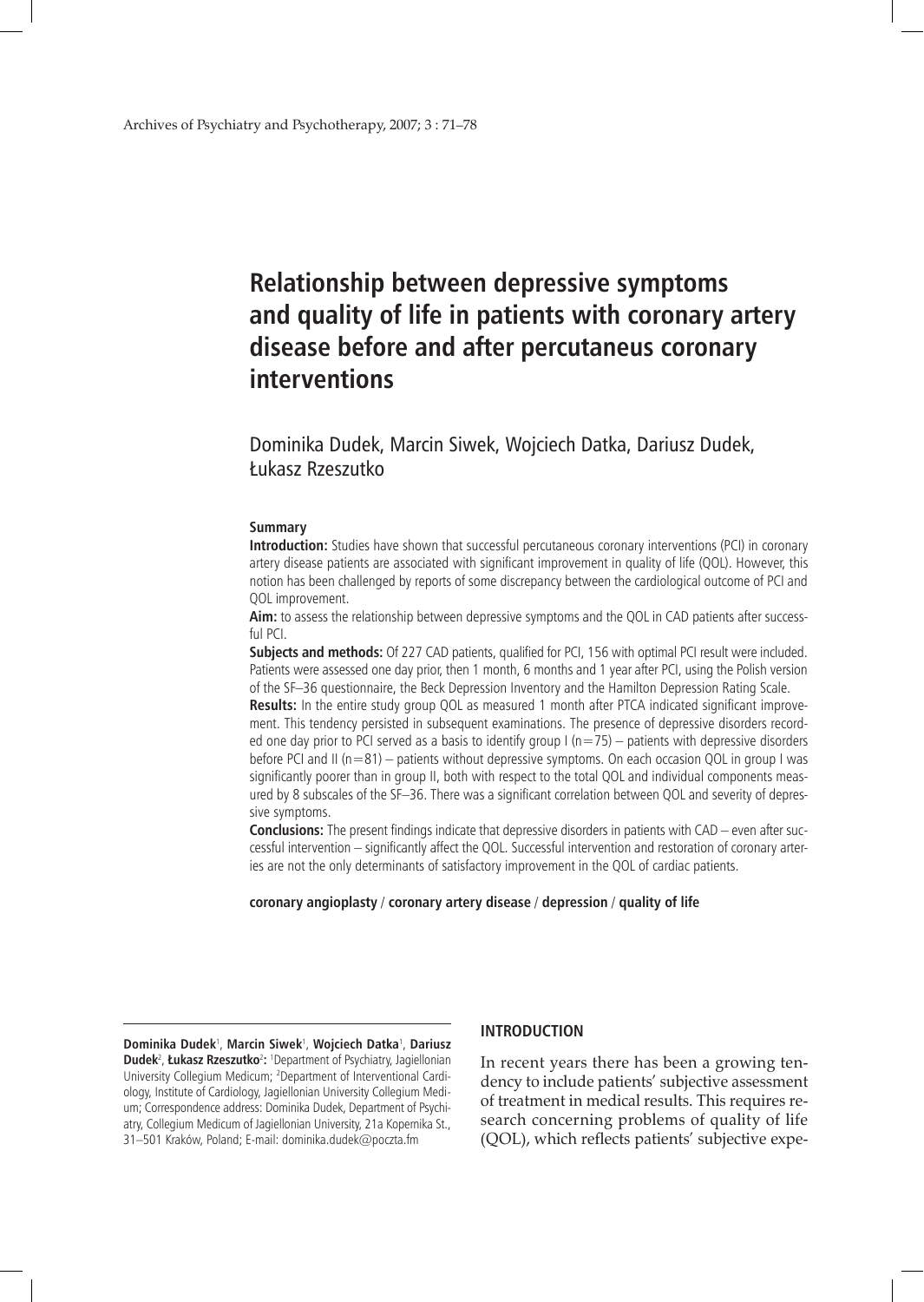rience and their reactions to health, mental state, physical and social functioning, as well as nonmedical aspects of life [1, 2, 3, 4].

Studies concerning the effectiveness of percutaneous coronary interventions (PCI) in patients with coronary artery disease (CAD) have shown that revascularization is associated with significant improvement in QOL [5, 6, 7, 8]. Recently, however, this notion has been challenged by reports of some discrepancy between the cardiological outcome of PCI and QOL improvement [9]. Although the interventions proved to be effective, a number of patients found that their general sense of well-being and life activity was impaired. Earlier studies of QOL in CAD patients neglected to address the problem of comorbid depressive disorders. These disorders constitute a serious clinical problem due to both their high rate of occurrence and negative impact on prognosis [10, 11].

## **AIM OF THE STUDY**

The aim of the present study was to assess the relationship between depressive symptoms and the QOL in CAD patients after successful PCI.

#### **SUBJECTS AND METHODS**

Two hundred and twenty seven patients diagnosed with CAD (CCS II-III), with no previous history of PCI or coronary artery bypass grafting (CABG), qualified for an elective PCI (balloon angioplasty, angioplasty with stent implantation, rotational atherectomy) were enrolled in the study. Successful outcome of intervention, as well as lack of recurrent symptoms of ischemia during the four weeks following the intervention, made the patient eligible for further analysis. PCIs were performed according to generally accepted standards of practice. The interventional cardiologist's task was to achieve an optimal result for the procedure, which was defined as final diameter stenosis < 30% (estimated in quantitative coronary angiography) without a high grade of dissection with good coronary flow (TIMI 3). Stents were used for an abrupt or threatened vessel closure, as well as in the case of a suboptimal result of balloon angioplasty (final diameter stenosis < 20% was recognized as an optimal result of stent implantation). The interventional cardiologists were permitted to use intravascular ultrasonography for additional optimalization of intervention. The clinically successful PCI was defined as an angiographically effective procedure without serious complications, in conjunction with a reduction of clinical symptoms. Patients with one menial vascular disease, as well as those who had multivessel deterioration were included in the study. PCIs were performed either as non-staged or staged procedures during a one-day inpatient stay.

Symptoms of angina were assessed prior to PCI and four weeks subsequent to the intervention using classification endorsed by the Canadian Cardiovascular Society (CCS) [12]. In the instances of atypical chest pain subsequent to PCI, an evaluation of myocardial ischemia was determined by the results of an exercise test. Only those patients with complete functional revascularization were included in the study sample.

All patients completed the Polish version of the SF–36 questionnaire and instrument, widely accepted for QOL assessment in somatic diseases<sup>1</sup>, the Beck Depression Inventory (BDI). Additionally, the Hamilton Depression Rating Scale (HDRS) was administered [13, 14, 15, 16, 17, 18]. A patient was classified as being depressed according to the results of the clinical examination and BDI, HDRS scores. Since the validity of depression rating scales and inventories may be problematic in patients with concurrent somatic illnesses, it has been suggested in the professional literature that the higher cutoff scores should be used to determine diagnostic accuracy [19, 20]. In this study, a score  $> 11$  points on the BDI and a score  $> 10$  on the HDRS<sub>21</sub> was used to indicate the presence of depressive symptomatology.

All patients were evaluated on four occasions: one day prior to the procedure, and at 1, 6 and 12 month intervals subsequent to the intervention.

A statistical analysis was preformed using the Wilcoxon test for paired variables and the Mann

<sup>1</sup> Permission by Quality Metric, Inc., was obtained.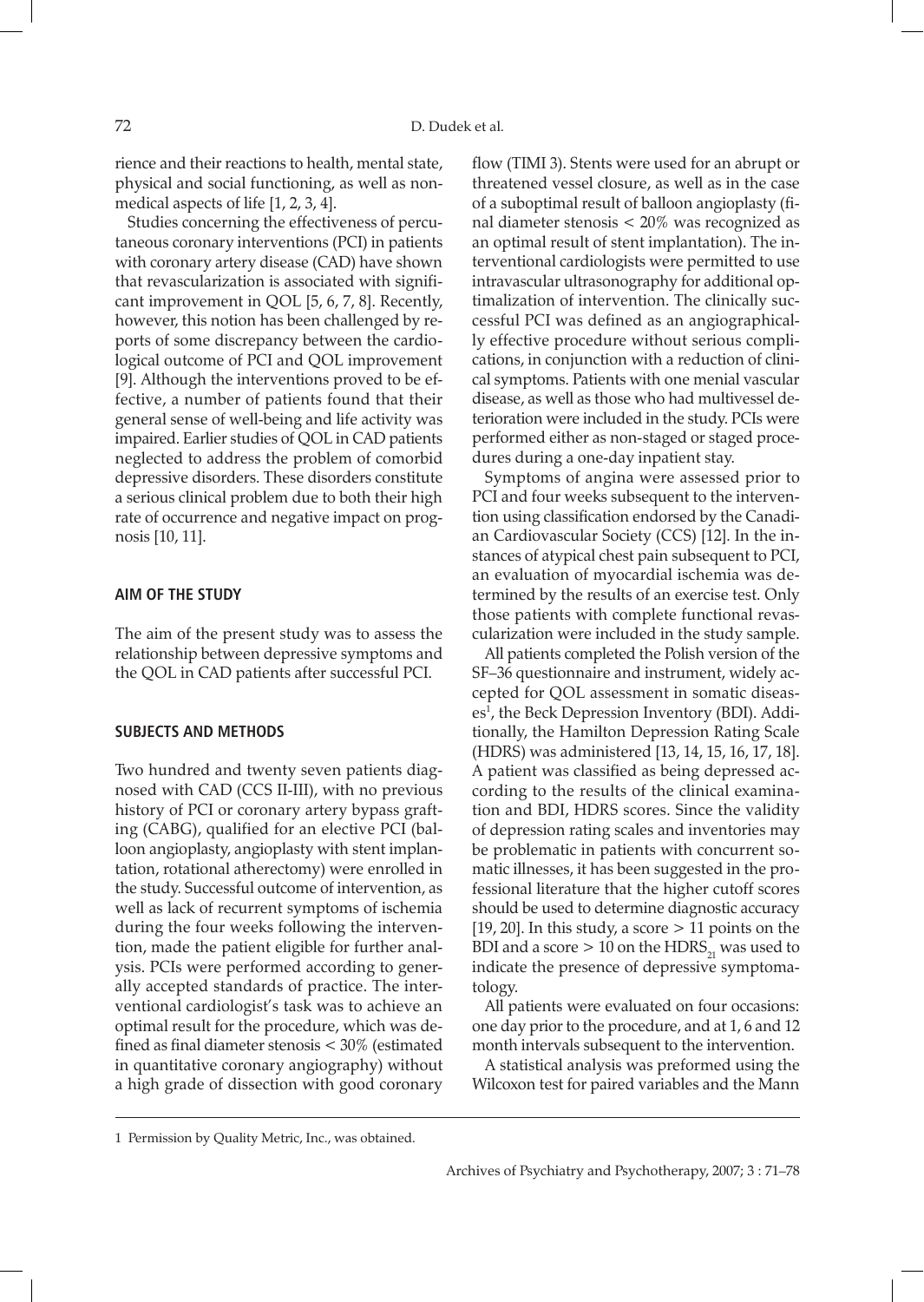coxon).

Whitney "U" Test for unpaired variables. Spearman's rank correlation coefficients were calculated to permit examination of the association between QOL and severity of depressive symptoms. All statistical tests were two-sided. A p value of < 0.05 was considered to be statistically significant.

### **RESULTS**

## **Demographic data**

Of 227 patients enrolled, 71 were excluded because of: suboptimal result of PCI  $(n=31)$ ; hospitalizations due to non-cardiological reasons during the one-year follow-up  $(n=14)$ , compliance failure ( $n=26$ ). The final group consisted of 156 patients (39–71 year-old; mean age:  $55.05 \pm 8.25$ ) including: 135 males (86.5%) and 21 females (13.5%), who were followed up for one year. 115 subjects (73.3%) had a previous history of cardiac infarction. According to the CAD risk factors: 108 of patients (69%) had hiperlipidemia, 97 (62%) were diagnosed with hypertension and 19 (12%) with diabetes, type II. 70 patients (45%) were smokers. In 126 patients (81%) angioplasty was performed as a one-stage procedure, in 27 (17%) it was two-stage. 3 patients (2%) had a three-stage procedure. One-vessel PTCA was performed in 78 subjects (50%), two-vessel in 72 patients (46%), and three-vessel in 6 (4%).

After the PCI, patients were treated with: acetylsalicic acid (95%), ticlopidine or clopidogrel  $(90\%)$ , statines  $(62\%)$ . Patients with hypertension, or lowered ejection fractions of the left ventricle received ß-blockers (65%), ACE (spell out) inhibitors (68%) or nitrates (24%).

# **Quality of life and severity of depressive symptoms**

In the entire group of patients studied  $(n=156)$ , there were no significant correlations between cardiovascular function impairment (CCS criteria) and severity of depressive symptoms, assessed with HDRS or BDI; (Spearman rank correlation, HDRS vs. CCS r=0.25 ; BDI vs. CCS  $r=0.27$ ). In the entire study group (n = 156), SF scoring one day before the PCI (SF1) was

Archives of Psychiatry and Psychotherapy, 2007; 3 : 71–78

 $45.43 \pm 14.75$  and there was a significant correlation between the QOL and severity of depressive symptoms assessed with BDI (Spearman rank correlation,  $r = -0.72$ ,  $p < 0.001$ ). The QOL one month after the PCI (SF2) was significantly improved:  $(SF1 = 45.43 \pm 14.75 \text{ vs. } SF2 =$ 59.24±14.47, p<0.001, Wilcoxon test for paired variables). This tendency persisted at the third  $(SF3 = 55.15 \pm 16.70, SF1$  vs.  $SF3$  p < 0.05, Wilcoxon test) and fourth examinations  $(SF4 =$ 55.82±15.75, SF1 vs. SF4 p<0.05, Wilcoxon test); however QOL at six months subsequent to the PCI was significantly worse than at the second examination period (SF3 vs. SF2, p< 0.05, Wil-

The presence or absence of depressive symptomatology during the first examination was the defining criterion for group I ( $n=75$ , 48.1%) – patients who experienced depressive symptoms before PCI and II ( $n=81, 51.9\%$ ) – patients without the symptoms of depression prior to intervention. One month after the PCI (second examination), depressive symptoms were observed in 45 patients (28.9%). Depressive symptoms were still present in 33 subjects from group I, while in the remainder of group I ( $n=42$ ) spontaneous improvement was observed. Moreover, in group II (patients free of depressive symptoms one day before PCI) twelve patients developed depressive symptomatology during the 4 weeks after the procedure. Based on those findings, the following subgroups were identified for further analysis: Ia (n=33) – patients with depressive symptoms persisting for one month,  $I\bar{b}$  (n=42) – patients in whom depressive symptoms abated, IIa  $(n=12)$  – patients without depressive symptoms before PCI in whom depressive symptoms developed prior to the second examination, IIb  $(n=42)$  – patients without depressive symptoms both before and one month after PCI.

During each examination the QOL in group I was significantly poorer than in group II. (Fig.1, Tab 1).

The QOL in group I one month after PCI (SF2) was significantly improved (SF1 vs. SF2, p<0.001). This trend persisted at the third examination (SF2 vs. SF3  $p < 0.001$ ). One year after PCI, QOL was not significantly better than it was by the third examination (SF4 vs. SF3, p=NS). In group II, by the second examination the QOL had significantly improved (SF1 vs. SF2, p<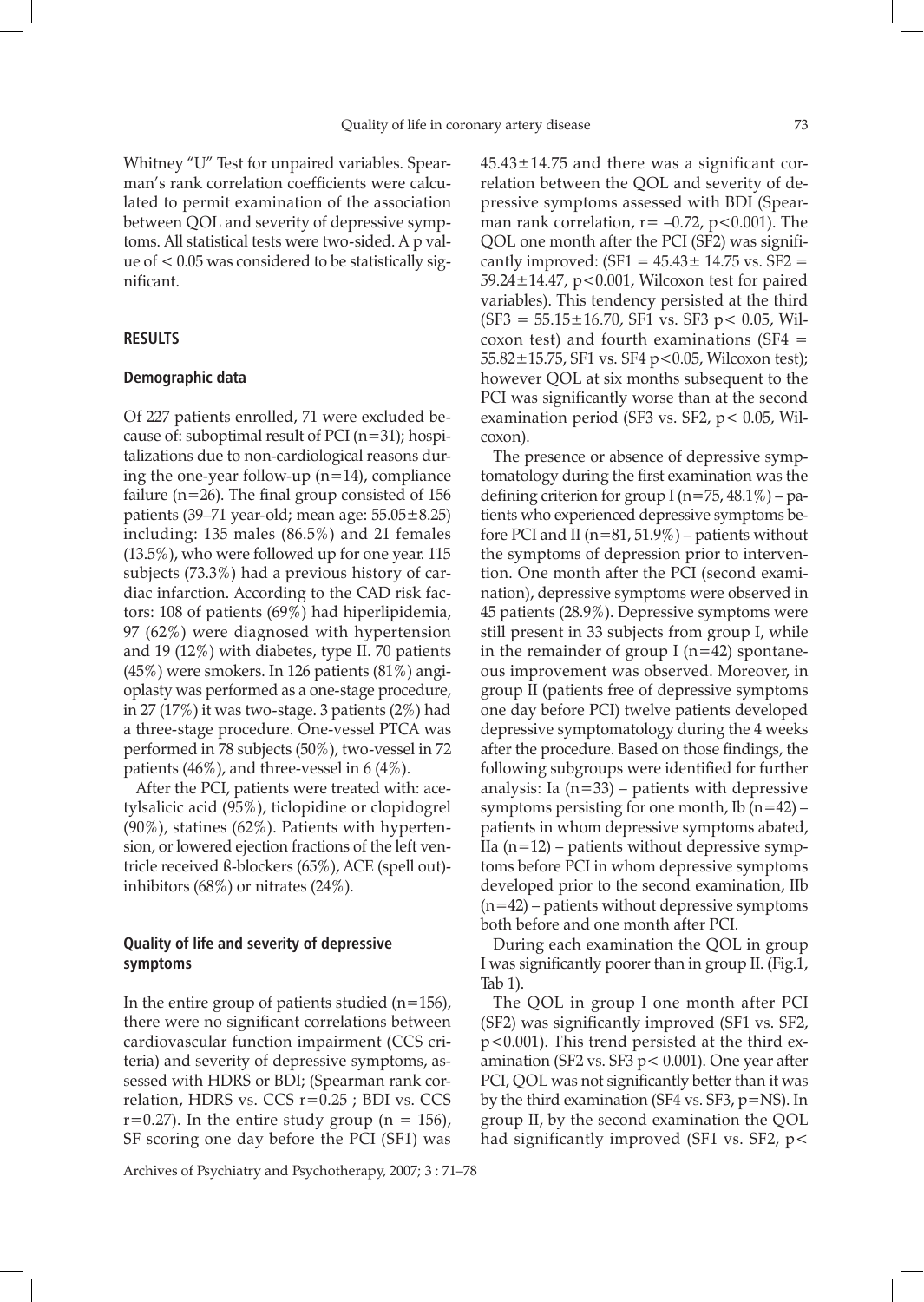

**Fig. 1.** The results of SF–36 obtained by patients with depressive symptoms (group I) and patients without depressive symptoms (group II) one day prior to the PCI procedure (1), and at one (2), six (3) and twelve month (4) intervals subsequent to the intervention.

**Table1.** The results of SF–36 obtained by patients with depressive symptoms (group I) and patients without depressive symptoms (group II) one day prior to the PCI procedure (SF1), and at one (SF2), six (SF3) and twelve (SF4) month intervals subsequent to the intervention. Mean value  $+$  SD.

|                      | Group I | Group II                                  | p* |  |
|----------------------|---------|-------------------------------------------|----|--|
| SF1                  |         | $35.4 \pm 8.50$ 54.7 $\pm$ 13.2 p < 0.001 |    |  |
| SF <sub>2</sub>      |         | $54.2 \pm 15.9$ 63.9 $\pm$ 11.3 p < 0.001 |    |  |
| SF3                  |         | $47.2 \pm 16.1$ 62.5 $\pm$ 13.7 p < 0.001 |    |  |
| SF4                  |         | $47.6 \pm 12.9$ 63.4 $\pm$ 14.3 p < 0.001 |    |  |
| *Mann-Whitney U test |         |                                           |    |  |

\*Mann-Whitney U test

was much smaller than in subgroup Ib. The total quality of life in subgroup Ia was stable during all examinations and was poorer than in sub-

**Table 2.** The differences between results of SF–36 obtained one day prior to the PCI procedure (SF1), and at one (SF2), six (SF3) and twelve (SF4) month intervals subsequent to the intervention by patients with depressive symptoms persisting one month after PCI (subgroup Ia) and patients in whom depressive symptoms abated one month after PCI (subgroup Ib). Mean value  $+$  SD

|                                     | Subgroup | p*        |  |
|-------------------------------------|----------|-----------|--|
| SF1 vs. SF2                         | la       | p < 0.001 |  |
| SF <sub>2</sub> vs. SF <sub>3</sub> | la       | <b>NS</b> |  |
| SF3 vs. SF4                         | la       | <b>NS</b> |  |
| SF1 vs. SF2                         | Ib       | p < 0.001 |  |
| SF <sub>2</sub> vs. SF <sub>3</sub> | Ib       | p < 0.05  |  |
| SF3 vs. SF4                         | Ib       | ΝS        |  |
| *Wilcoxon test for paired variables |          |           |  |

0.001) and remained at the same level until the end of the follow-up (SF2 vs. SF3, p=NS; SF3 vs. SF4, p=NS), (Wilcoxon test for paired variables).

In subgroup Ia the QOL significantly improved after PCI, but the degree of this improvement

Archives of Psychiatry and Psychotherapy, 2007; 3 : 71–78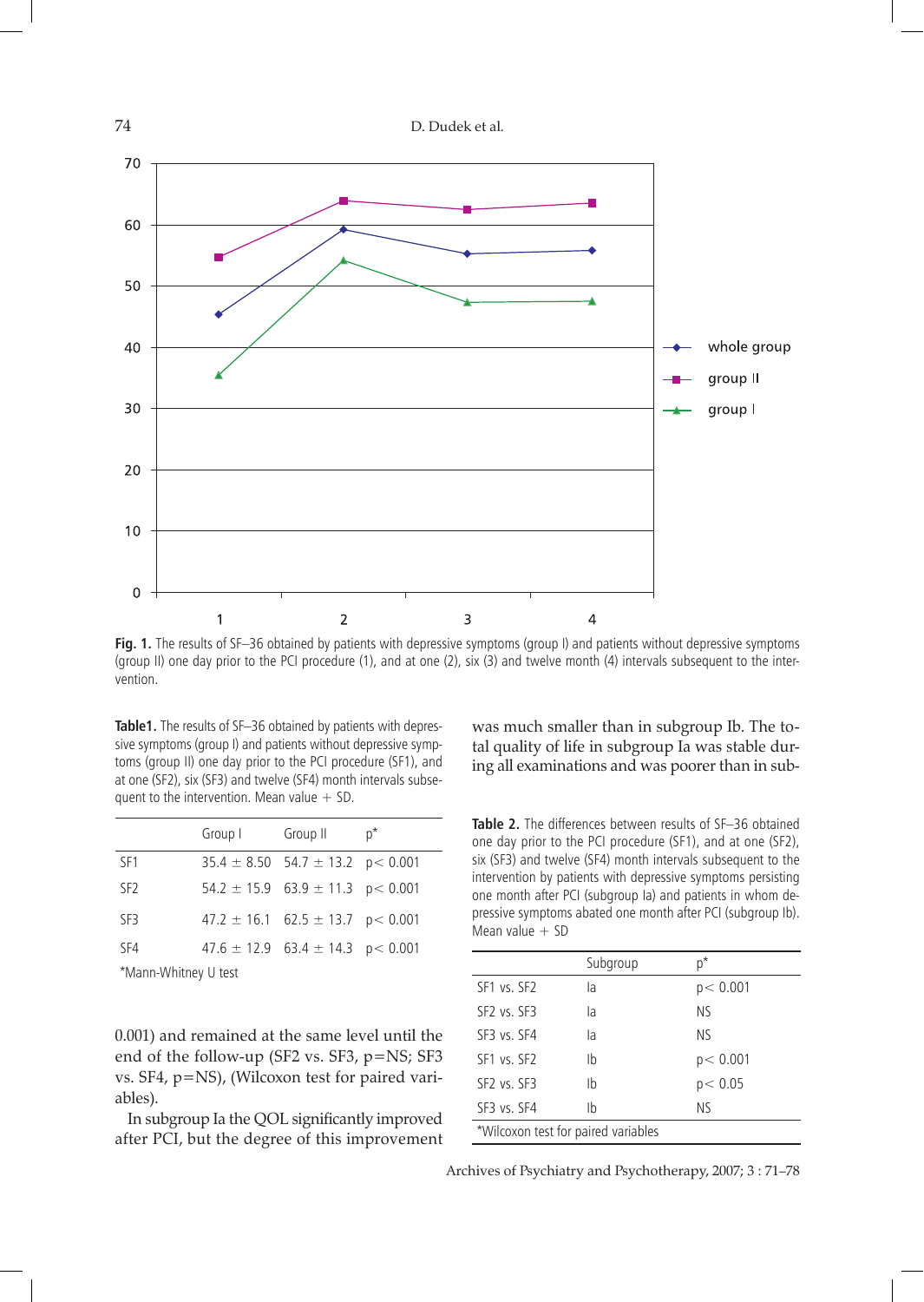

**Fig. 2.** Results of SF–36 obtained by patients with depressive symptoms persisting one month after PCI (subgroup Ia) and patients in whom depressive symptoms abated one month after PCI (subgroup Ib) one day prior to the PCI procedure (1), and at one (2), six (3) and twelve (4) month intervals subsequent to the intervention.

group Ib, whereas in subgroup Ib the QOL deteriorated at 6 and 12 months (Fig.2). Results of the Wilcoxon test for paired variables in sugroups Ia and Ib are presented in Tab. 2.

**Table 3.** The differences between results of SF–36 obtained one day prior to the PCI procedure (SF1), and at one (SF2), six (SF3) and twelve (SF4) month intervals subsequent to the intervention by patients without depressive symptoms before PCI in whom depressive symptoms developed prior to the second examination (subgroup IIa) and patients without depressive symptomatology both before and one month after PCI (subgroup IIb). Mean value  $+$  SD

|                                     | Subgroup | p*        |  |
|-------------------------------------|----------|-----------|--|
| SF1 vs. SF2                         | Ila      | p< 0.05   |  |
| SF <sub>2</sub> vs. SF <sub>3</sub> | lla      | p < 0.05  |  |
| SF3 vs. SF4                         | Ila      | p< 0.05   |  |
| SF1 vs. SF2                         | IIb      | p < 0.001 |  |
| SF <sub>2</sub> vs. SF <sub>3</sub> | IIb      | <b>NS</b> |  |
| SF3 vs. SF4                         | IIb      | <b>NS</b> |  |
| *Wilcoxon test for paired variables |          |           |  |

Archives of Psychiatry and Psychotherapy, 2007; 3 : 71–78

In subgroup IIa the QOL at one day prior to the PCI was significantly worse than in subgroup IIb. The quality of life in both subgroups had significantly improved by the second examination, but the degree of this improvement was much bigger in subgroup IIb, in which QOL remained unchanged for the remainder of the follow-up. Six months after PCI, despite a high rate of BDI, QOL in subgroup IIa improved when compared to the second examination and was not significantly different from subgroup IIb. However, after one year there was a worsening of the QOL in subgroup IIa, which was not observed in subgroup IIb. (Tab.3, Fig.3).

## **DISCUSSION AND COnCLUSIONS**

Cardiac revascularisation procedures in patients with CAD proved to be highly effective in terms of immediate relief of angina symptoms, significant improvement of the patients' QOL and their return to work activities [6, 7, 8]. In this study we also report a significant improvement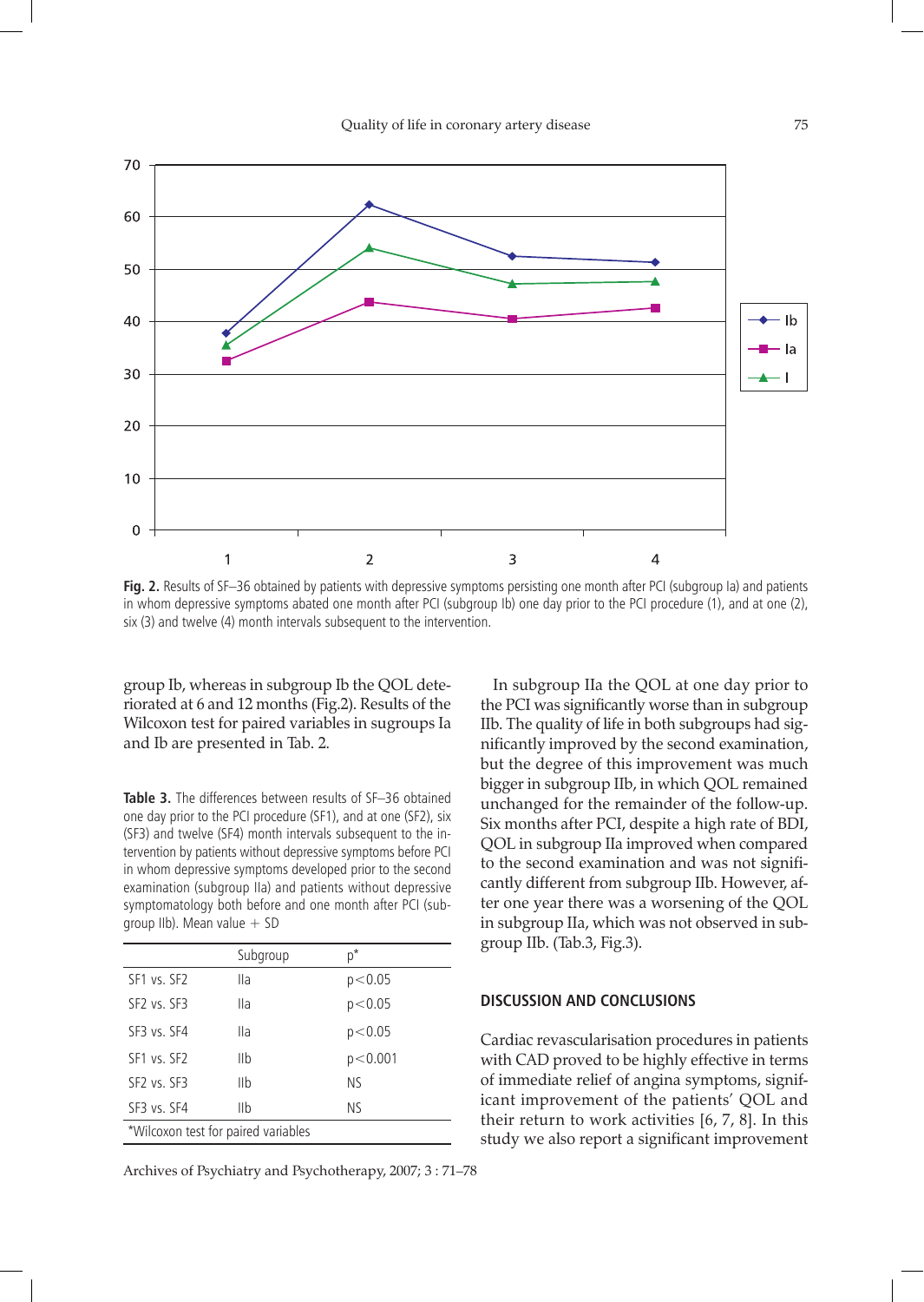

**Fig. 3.** Results of SF–36 obtained by patients in whom depressive symptoms developed prior to the second examination (subgroup IIa) and patients without depressive symptomatology both before and one month after PCI (subgroup IIb)one day prior to the PCI procedure (1), and at one (2), six (3) and twelve (4) month intervals subsequent to the intervention.

in the QOL: one, six and twelve months after the successful PCI with the entire study group.

However, in some reports the patients – immediately after the cardiac intervention as well as at six or twelve months follow-up – complained about their general sense of well-being and life situation, despite the positive result of the treatment [21, 22, 23]. In the group of patients qualified for coronary artery bypass grafting, it appeared that the individuals prone to react with high intensity of stress and psychopathological symptoms (anxiety, depression, psychosis) before the operation, held negative evaluation of their general sense of well-being and health condition both before CABG and in the long-term follow-up [21].

In our study, mood assessment made one day prior to the PCI revealed the presence of depressive symptoms in 48.1% of patients (group I). Their QOL was significantly worse one day before the intervention and one, six and twelve months after when compared to non-depressive subjects (group II). Obviously, depressive symptoms occurring just prior to the angioplasty may be treated as an emotional reaction to the expected invasive intervention. These symptoms can be short-lasting, of mild intensity and may disappear spontaneously, as in the 42 patients (subgroup Ib) in our study. Consequently, the disappearance of depressive symptoms resulted in a stable improvement in the QOL observed at all examinations during the one year followup. However, in the 33 patients (subgroup Ia) whose depressive symptoms were initially more intense, and persisted for four weeks after the PCI, improvement of the QOL was present, but it was significantly poorer than in subgroup Ib, in spite of a similarly optimal result of the coronary angioplasty I both subgroups. Moreover, in subgroup Ib the QOL had deteriorated by 6 and 12 months.

According to the illusion theory and depressive realism theory, the sudden and great improvement in the QOL and depressive symptomatology in subgroup Ib may be accounted for by a transient euphoric and over-optimistic perception of the world and personal capabilities immediately after successful PCI in those patients who later become more aware of the situation. In contrast, depressive patients (subgroup

Archives of Psychiatry and Psychotherapy, 2007; 3 : 71–78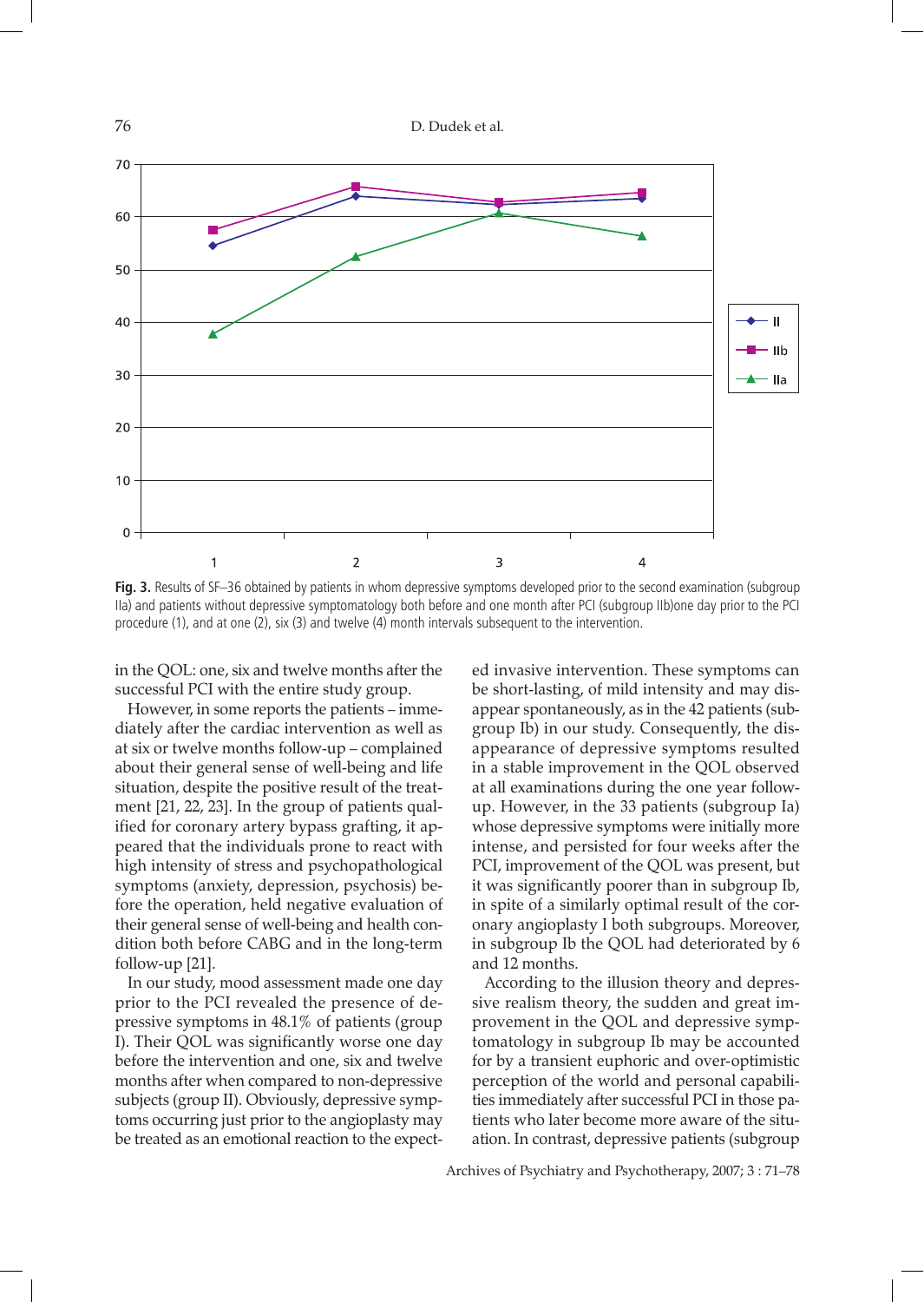Ia) are more moderate and stable in their perception of life. Additionally, it seems that the markers of improvement of patients' somatic state are not always related to their QOL [24, 25].

Recently, depressive disorders have become a major object of interest for the psychosomatic aspects of heart disease. Numerous studies have shown that widely defined depressogenic factors are a significant risk for CAD and occur in a large group of CAD patients. Depressive symptoms occur in 65% of patients subsequent to myocardial infarction and their duration and intensity meets the DSM-IV criteria for major depression in 16–22% of cases [26, 27, 28]. This result confirms the necessity of a holistic approach to CAD treatment, also giving attention to the mental state of patients frequently subjected to contemporary revascularization procedures. Although comorbidity of depression and CAD is an important clinical problem, depressive disorders are rarely diagnosed and treated in cardiac patients [11, 29].

The results derived from the present study suggest that the pre-existence of depressive symptoms may contribute to the lack of significant improvement of QOL after a successful PCI. A patient, who presents with a higher level of bigger severity of depression, anxiety or distress prior to the intervention, requires special attention. Depressive symptomatology may persist even one year subsequent to the intervention and no improvement of QOL could be observed despite the patient's optimal cardiac profile.

## **Limitations of the study**

The study was focused on depressive symptoms but not on the detection of depressive episode and its relationships with QOL. Assessment of depressive symptoms one day before PCI without information about symptoms duration didn't give the possibility for diagnosing of depression. It may be hypothesized that part of the so called depressive symptoms may be related with anxiety before PCI.

### **REFERENCES**

- 1. Blumenthal JA, Mark DB. Quality of life and recovery after cardiac surgery. Editorial comment. Psychosom Med. 1994, 56: 213–215.
- 2. Katschnig H. How useful is the concept of quality of life in psychiatry? In: Katschnig H, Freeman H, Sartorius N. eds. Quality of life in mental disorders. Chichester: Wiley & Sons; 1997.
- 3. Klocek M. Badania jakości życia w chorobach układu sercowonaczyniowego. Nadciśnienie tętnicze 1998; 2: 176–184.
- 4. Klocek M. Jakość życia kobiet z nadciśnieniem tętniczym. In: Kawecka – Jaszcz K, Grodzicki T. Nadciśnienie tętnicze u kobiet. Bielsko-Biała: Glaxo Wellcome, -Medica Press; 2000. p.81–95.
- 5. Ochała A, Gabrylewicz B, Garbocz P, Tendera M. Subiektywna ocena jakości życia chorych na chorobę wieńcową poddanych przezskórnej angioplastyce wieńcowej po 65 r.ż. Pol Merk Lek. 2001, 62: 133–136.
- 6. Pocock SJ, Henderson RA, Seed P, Treasure T, Hampton JR. Quality of life, employment status and anginal symptoms after coronary angioplasty or bypass surgery. 3-year follow-up in the randomized intervention treatment of angina (RITA) trial. Circulation 1996, 94: 135–142.
- 7. Writing Group for the Bypass Angioplasty Revascularization Investigation (BARI) Investigators: Five year clinical and functional outcome comparing bypass surgery and angioplasty in patients with multivessel coronary disease. A multicenter randomized trial. JAMA 1997, 277: 715–721.
- 8. Wahrborg P. Quality of life after coronary angioplasty or bypass surgery. 1-year follow-up in the Coronary Angioplaty versus Bypass Revascularization Investigation (CABRI) trial. Eur Heart J 1999, 20: 658–8.
- 9. Richter-Gorge H, Gorge G, Bours M., Brandenberg S, Schmittke V, Erbel R, Senf W. Discrepancy between successful coronary artery interventions and quality of life. Eur Heart J. 1998, 19: 445.
- 10. Carney RM, Freedland KE, Sheline YI, Weiss ES. Depression and coronary heart disease: a review for cardiologists. Clin Cardiol. 1997, 20(3):196–200.
- 11. Carney RM, Rich MW, Tevelde A, Saini J, Clark K, Jaffe AS. Major depressive disorder in coronary artery disease. Am J Cardiol. 1987, 60(16):1273–5.
- 12. Campeau L. Letter. Grading of angina pectoris. Circulation 1976, 54: 522–3.
- 13. Jarema M, Konieczyńska Z, Główczak M, Szaniawska A, Meder J, Jakubiak A: Próba nalizy subiektywnej oceny jakości życia pacjentów z rozpoznaniem schizofrenii lub depresji. Psychiatr Pol. 1995, 29: 641–654.
- 14. Jarema M, Konieczyńska Z, Murawiec S, Szafrański T, Szaniawska A: Zmiana jakości życia i obrazu klinicznego w schizofrenii. Psychiatr Pol. 2002, 36: 393–402.

Archives of Psychiatry and Psychotherapy, 2007; 3 : 71–78